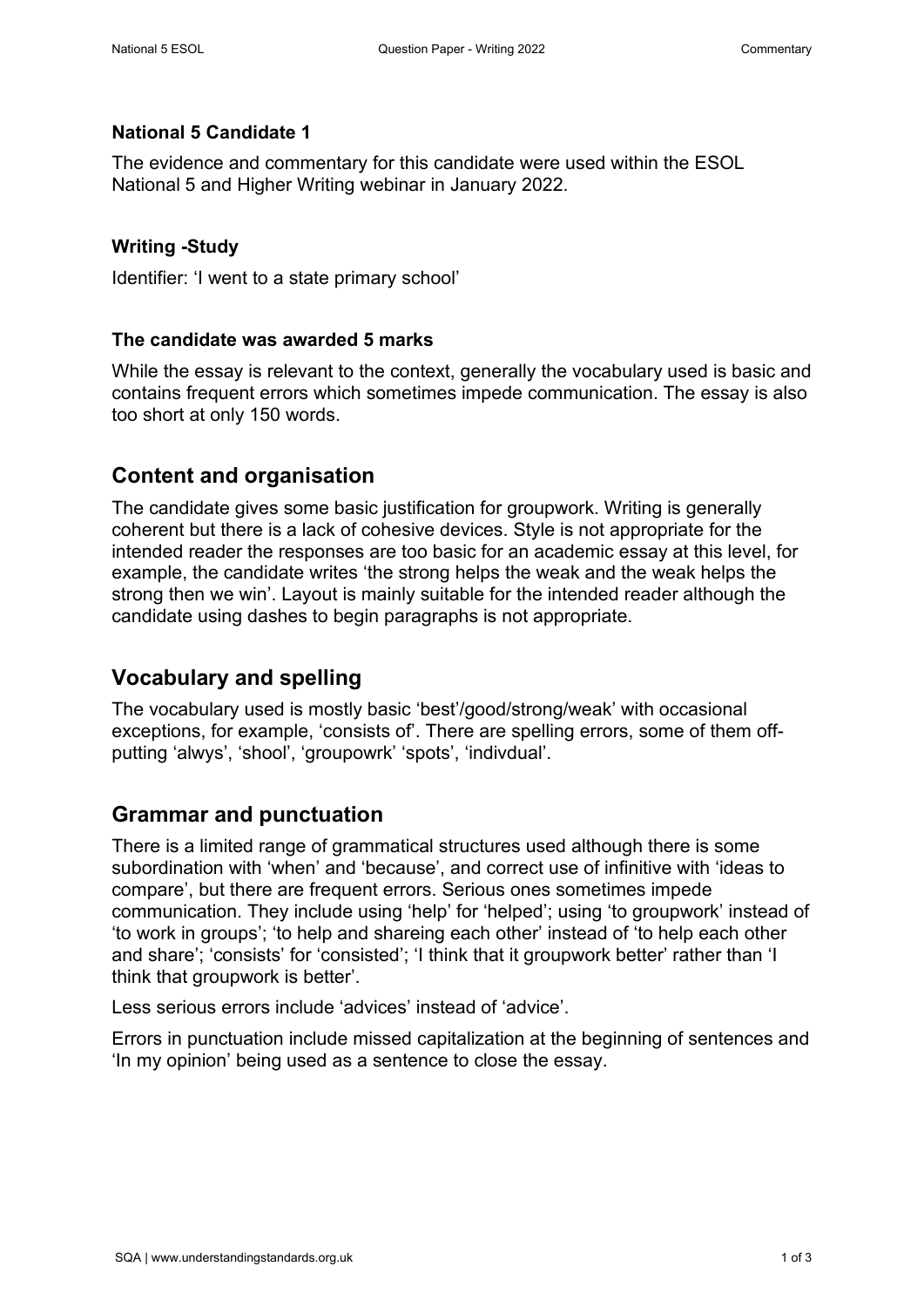### **National 5 Candidate 2**

The evidence and commentary for this candidate were used within the ESOL National 5 and Higher Writing webinar in January 2022.

#### **Writing- study**

Identifier: Over the last decade people's attitude…..

#### **The candidate was awarded 8 marks.**

The essay has ambition and uses a wide range of vocabulary and grammar, however there are frequent grammatical errors throughout the essay.

### **Content and organisation**

Writing is mostly coherent and cohesive. Style and layout are appropriate for the intended reader and level. There is evidence of paragraphing.

### **Vocabulary and spelling**

A wide range of vocabulary is used, usually accurately and appropriately within the context of the task, for example, 'educators', 'drawback', 'advantageous', 'overcome', 'competition', concentrate'. The exception being 'sustain' where the candidate means something like 'resilient'. Spelling is generally accurate, except for 'abilitys' and 'quite' for 'quiet'.

### **Grammar and punctuation**

There is a wide range of grammar used, subordination with 'that', 'as', 'because' and 'although'; relative clause; infinitive with 'how to'; gerund 'by working together'. However, there are frequent grammatical mistakes: 'changed' for 'has changed'; missing 's' for both plurals and a third person singular; intrusive 's' in 'they eventually makes'; a missing verb to be in 'as it true'; and 'work alone' instead of 'working alone'. National 5 Earthcoid Commissions Commissions Commissions Commissions Commissions (Commissions Paper - Writing Commissions (National Scandidate Weiting - Ethiopic Paper - Writing 2022.<br>
Writing - Ethiopic Writing 2022 Commi

Punctuation is often accurate but the comma after 'Although quite students find groupwork annoying' imposes strain on intelligibility (we expect a main clause here rather than parenthetical information prior to a main clause.)